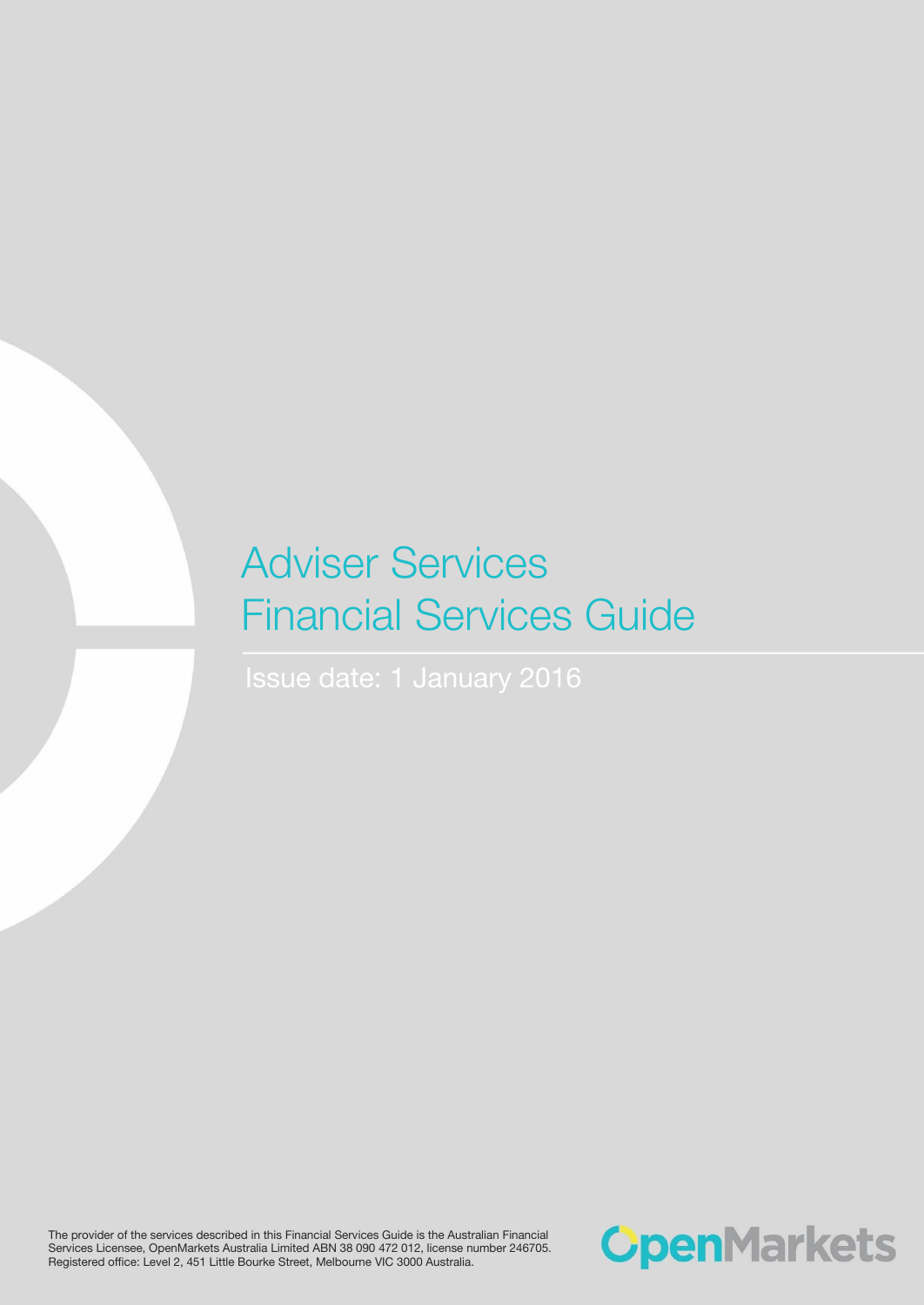# **TABLE OF CONTENTS**

| 1.<br>2.<br>3.                                                                             |  |
|--------------------------------------------------------------------------------------------|--|
|                                                                                            |  |
| 4.<br>5.<br>6.<br>7.                                                                       |  |
|                                                                                            |  |
| 8.<br>9.<br>10.<br>WHAT YOU SHOULD KNOW ABOUT THE RISKS OF TRADING AND INVESTING  5<br>11. |  |
|                                                                                            |  |
| 12.<br>13.<br>14.<br>15.                                                                   |  |
|                                                                                            |  |
| 16.<br>17.<br>18.<br>19.                                                                   |  |
|                                                                                            |  |
|                                                                                            |  |
|                                                                                            |  |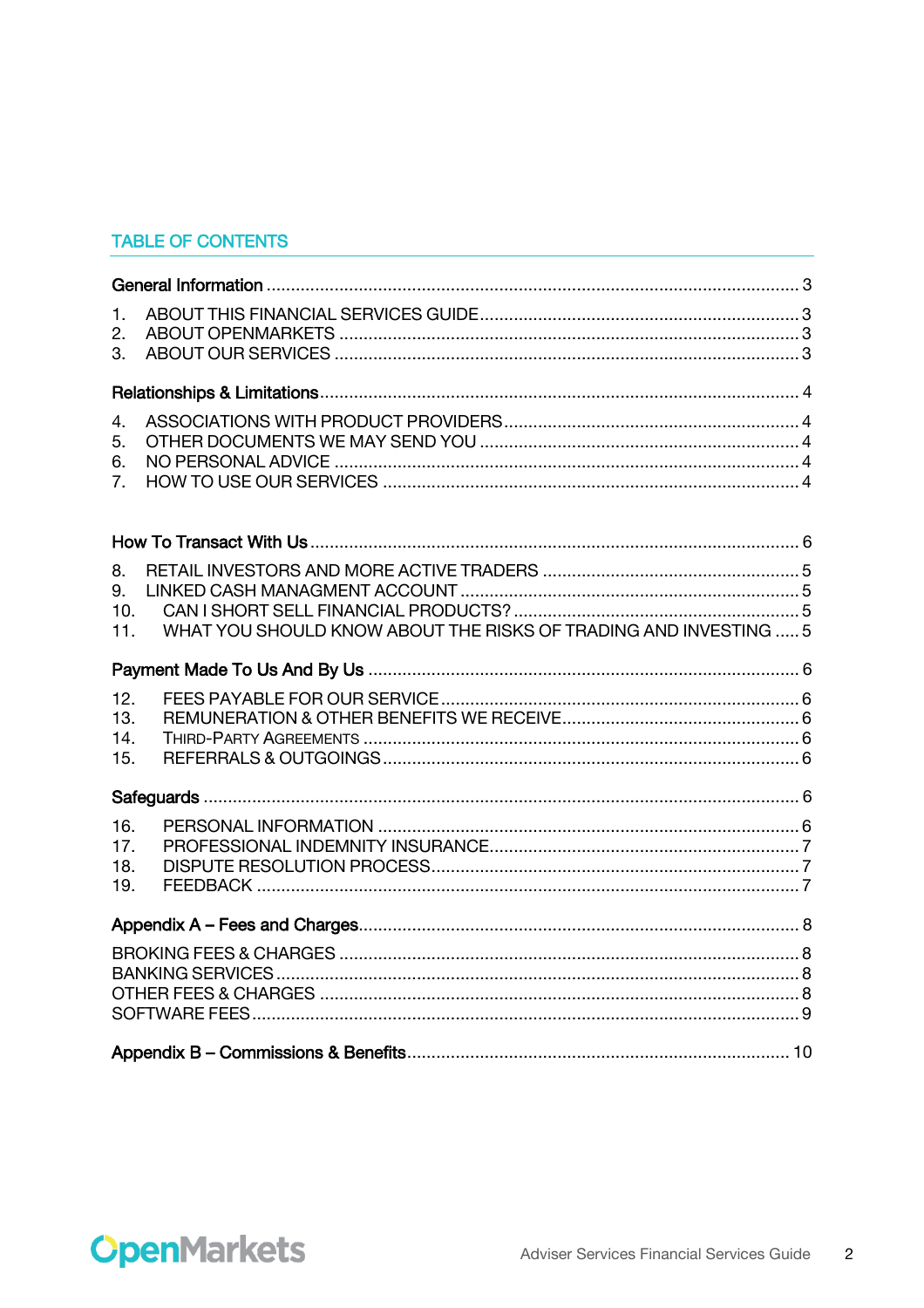# <span id="page-2-0"></span>General Information

# <span id="page-2-1"></span>1. ABOUT THIS FINANCIAL SERVICES GUIDE

This Financial Services Guide (FSG) provides important information about the services offered by OpenMarkets Australia Limited (referred to in this FSG as "OpenMarkets", "we", "our" or "us") ABN 38 090 472 012. It is to help you decide if you want to use the OpenMarkets services.

The information is about our trading, settlement and clearing services and products provided by third parties that currently support our services. It also discloses the risks and rewards of trading and any financial arrangements we have, as well as how to contact us, and other important information such as safeguarding your interests.

Specifically, should you become an OpenMarkets client by the end of this document you will know:

- Who we are and what our contact details are
- Our products, services and their associated costs
- Any relationships we have with third parties that might influence us in providing our services
- How we, our staff and other related parties are remunerated, and any other benefits we might receive
- How we collect and use your personal information
- Other documents you may receive from us
- Details of our complaints-handling process

### <span id="page-2-2"></span>2. ABOUT OPENMARKETS

OpenMarkets is a holder of an Australian Financial Services Licence (AFSL no. 246705) issued under the Corporations Acts 2001 (Act) and is located at Level 2, 451 Little Bourke Street Melbourne VIC 3000. We are authorised to deal in general financial services products to retail and wholesale clients.

We are a market participant of ASX Limited (ASX), National Stock Exchange of Australia Limited (NSX) and SIM Ventures Securities Exchange Limited (SIM VSE). This means we can execute trades in each of these markets directly for you.

We are a clearing participant of ASX Clear Pty Ltd and a Sponsoring Broker and participant of CHESS, the clearing and settlement facility operated by ASX Settlement Ltd.

OpenMarkets therefore provides the financial services of a Stockbroker by being responsible for the execution, clearing and settlement services of our clients.

### <span id="page-2-3"></span>3. ABOUT OUR SERVICES

OpenMarkets operates a non-advisory execution only online trading and stockbroking service for retail investors and traders, wholesale advisers, financial planners and other financial service providers.

Under our license, we can give general advice on, and deal in these products and services:

- Securities
- **Bonds**
- Derivatives
- Advisory
- Custodial or Depository services
- Managed discretionary accounts

Our services include:

A web-trading service for retail investors via the OpenMarkets Web platform

# **OpenMarkets**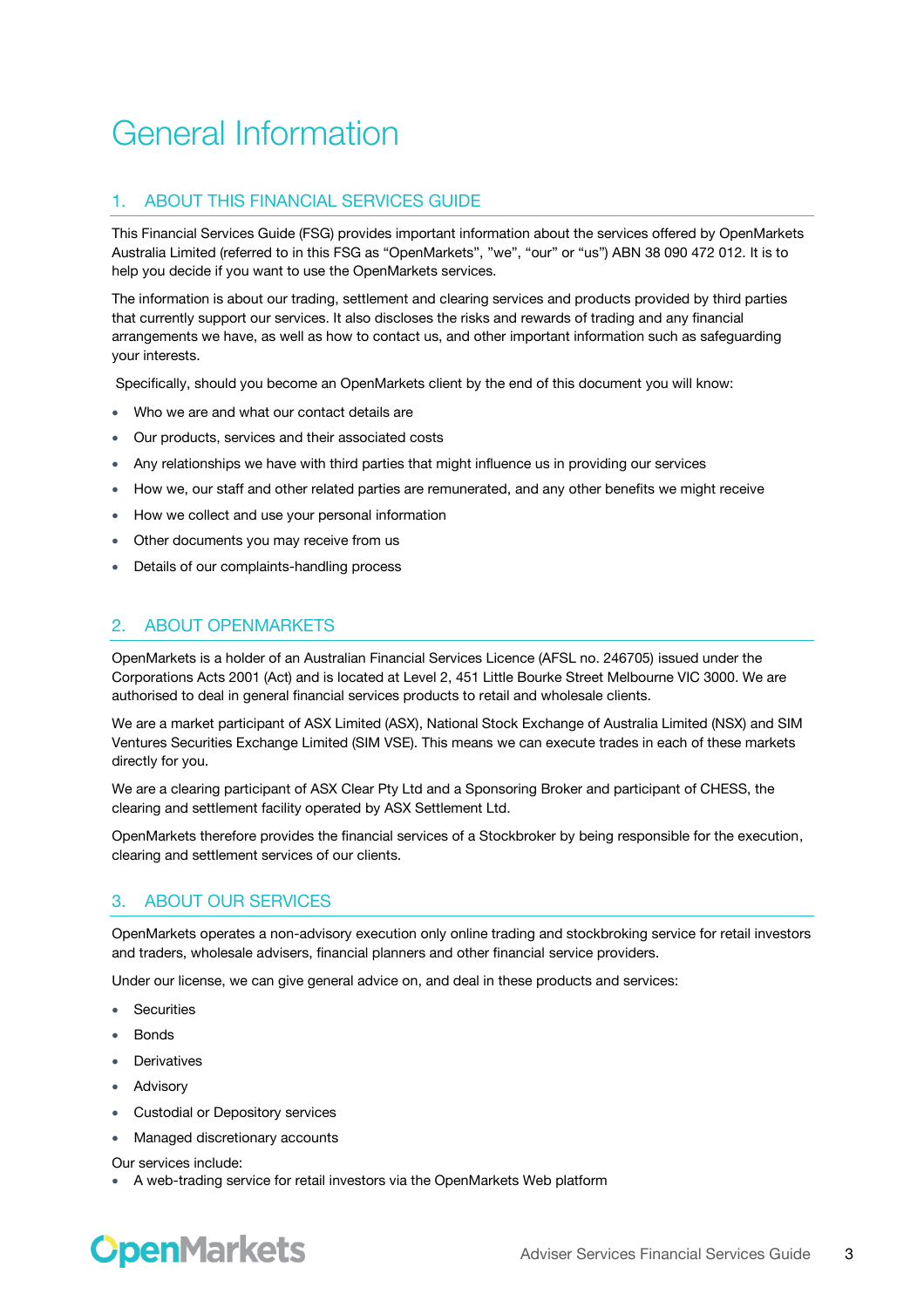- An advanced trading service for active and professional traders utilising third-party desktop software (Pulse) licensed and provisioned by OpenMarkets
- Wholesale broking services for Australian Financial Service Licensees that wish to offer a broking service to their clients through OpenMarkets.

We provide these services directly to our clients. For more information on the products and services offered by OpenMarkets, please visi[t www.openmarkets.com.au.](http://www.openmarkets.com.au/)

# <span id="page-3-0"></span>Relationships & Limitations

# <span id="page-3-1"></span>4. ASSOCIATIONS WITH PRODUCT PROVIDERS

OpenMarkets is associated with other financial products and services from either related or non-related providers and may provide you with such products and services as part of our services. For example, if you wish to use our advanced trader services, we will provision you with a login to use the Paritech's Pulse trading software.

In some cases, we may receive a commission payment from such product providers if you invest in one of their products or services.

See Appendix B in this guide for specific information about commissions and contact us if you require any other information about these.

# <span id="page-3-2"></span>5. OTHER DOCUMENTS WE MAY SEND YOU

If we make a recommendation to use a particular financial product from a third-party provider we will issue you with that provider's Product Disclosure Statement (PDS). A PDS outlines everything you need to know about that product including benefits, costs, terms and conditions, as well as any risks associated with holding that product.

### <span id="page-3-3"></span>6. NO PERSONAL ADVICE

This information and any advice contained on our website or any other material provided by us has been prepared without taking into account your personal objectives, financial situations or needs. We only provide factual information or general advice about using our products and services, or using the products provided by other licensees. We do not give 'personal advice' as defined by the Act nor accordingly do we issue a Statement of Advice at any time. Therefore, you should carefully consider the appropriateness of our services with regard to your particular circumstances and we strongly recommend you obtain professional advice prior to using our services.

# What's Involved

#### <span id="page-3-4"></span>7. HOW TO USE OUR SERVICES

To access our services, you will need to establish an OpenMarkets trading account and enter into a Client Agreement by completing an OpenMarkets Account Application Form. You should read the terms of the Client Agreement carefully and seek independent legal advice should you have any questions.

To obtain these forms or establish an account, you can contact us:

By web: [www.openmarkets.com.au](http://www.openmarkets.com.au/)

# **OpenMarkets**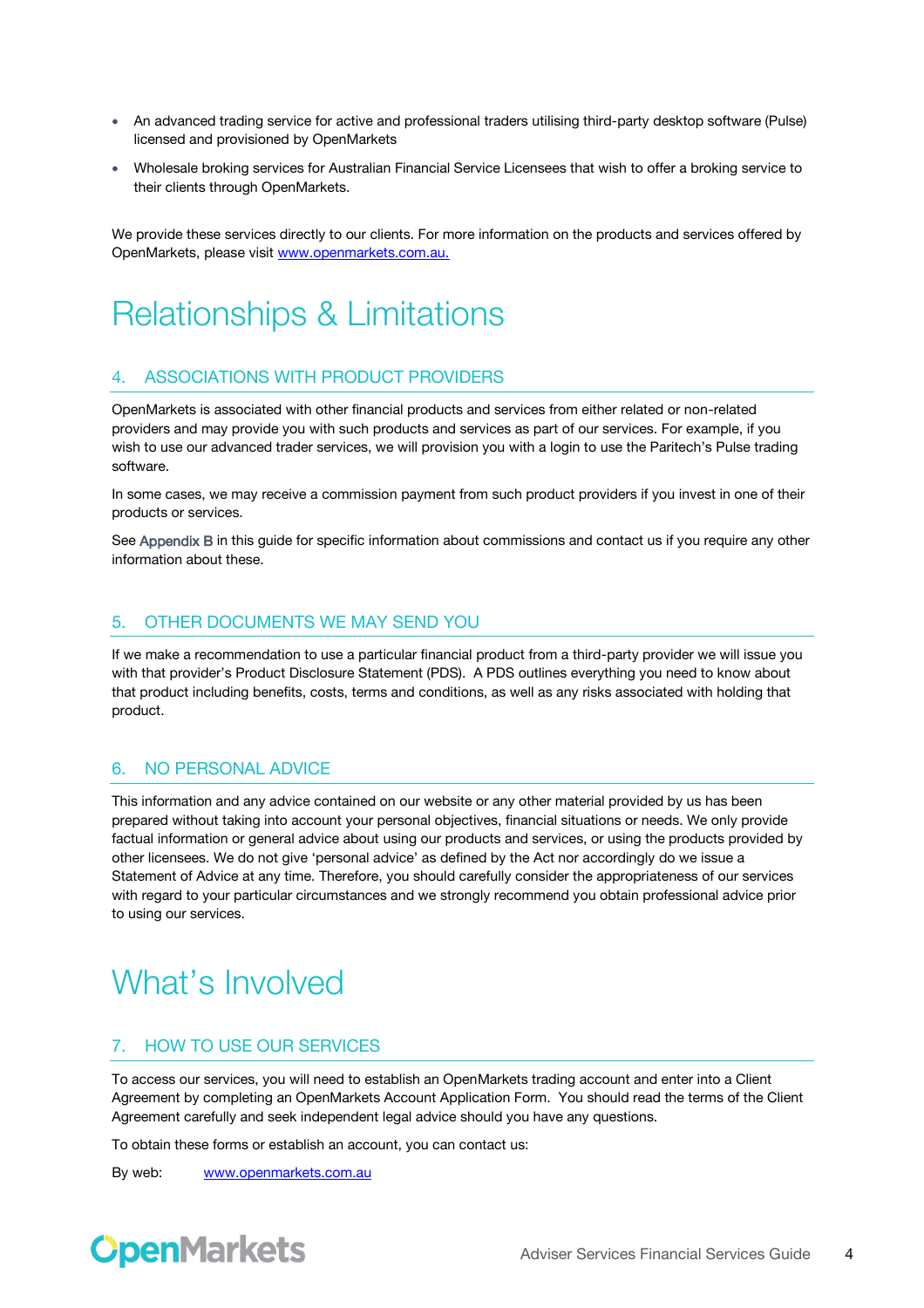By phone: 1300 769 433

By Email: [service@openmarkets.com.au](mailto:service@openmarkets.com.au)

# How To Transact With Us

# <span id="page-4-0"></span>8. RETAIL INVESTORS AND MORE ACTIVE TRADERS

As a retail client of OpenMarkets, you will receive a unique, secure login to access your account on our OpenMarkets WebTrader platform where you will be able to place orders and transact on the ASX, NSX and SIM VSE markets.

Clients who trade frequently and would like a more advanced trading platform can be provided with a secure login to access the OpenMarkets Pulse desktop platform, a product provisioned and distributed by us through a third-party provider.

You can also give us instructions via the telephone. The method by which we will accept your instructions will be subject to our terms and conditions as outlined in the Client Agreement which can be found on our website and different fees will apply, as outlined in Appendix A.

We do not accept email, SMS, post or fax orders as there is no guarantee of the timeliness and or reliability of such communications.

#### Clients of Third Parties

If you are a client of a third party that is operating under a wholesale agreement with us, such as a financial adviser or planner, then you will need to contact your adviser to execute orders using our services.

All orders are executed in accordance with our Best Execution Policy which can be found on our website at [www.openmarkets.com.au.](http://www.openmarkets.com.au/)

### <span id="page-4-1"></span>9. LINKED CASH MANAGMENT ACCOUNT

To trade through OpenMarkets, a Macquarie Cash Management Account (CMA) must be established and linked to your trading account. This is for the purpose of settling transactions and fees on your account. When you open an account with us, you authorise OpenMarkets to establish a Macquarie CMA on your behalf.

If you have an existing Macquarie CMA, you may choose to authorise OpenMarkets to link this account instead. Please refer to the instructions on our website, the Application or Clause 5 in the Client Agreement for more information.

For more information about Macquarie's CMA services and the benefits of an integrated CMA, please refer to Macquarie's product disclosure statement (titled Product Information Statement) which can be found on our website or at [www.macquarie.com](http://www.macquarie.com/)

### <span id="page-4-2"></span>10. CAN I SHORT SELL FINANCIAL PRODUCTS?

No, OpenMarkets does not permit the short selling of financial products (as defined by the Act) in any form. Additionally, since all Trading Accounts established through OpenMarkets must be CHESS sponsored by us, all of your holdings are visible to both you and us at all times and as we apply pre trade risk management, you will not be permitted to sell or oversell a financial product that you don't own.

#### <span id="page-4-3"></span>11. WHAT YOU SHOULD KNOW ABOUT THE RISKS OF TRADING AND INVESTING

Before becoming a client it is essential to understand that trading or investment in any market has risks. While securities and derivatives may offer the potential for substantial gains or a range of returns in between, the risk of loss in share market trading can also be substantial.

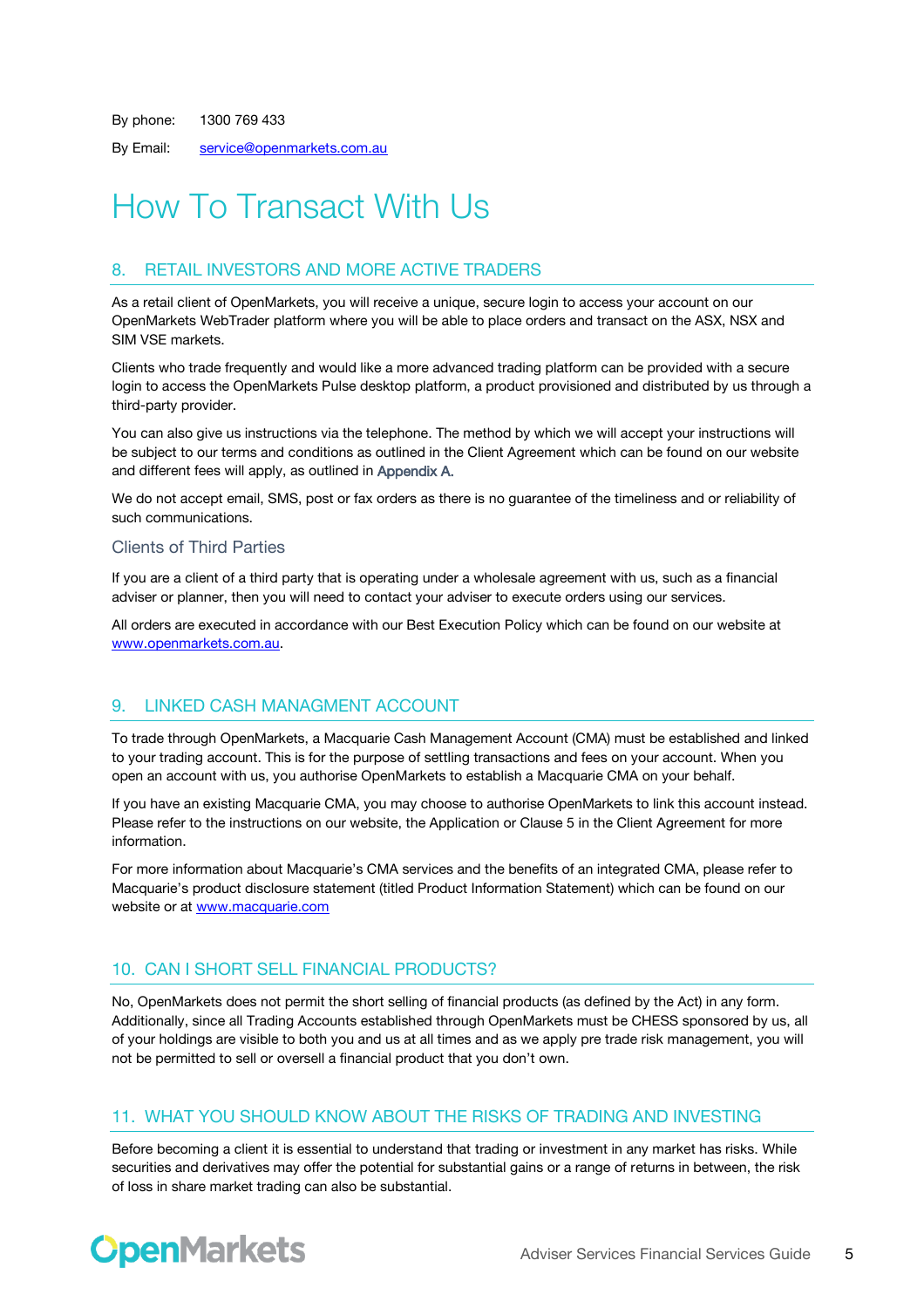The value of a security or derivative may rise and fall considerably depending on what other people are prepared to pay for a share at the time of sale. Such price volatility will depend on many factors, including information about the company, market sentiment, opinions about the country the security or derivative traded in, the prospects for the industry and many other factors.

Sometimes companies go bankrupt and investors may lose the entire value of their investment in it. Or under certain circumstances it can become extremely difficult to liquidate a position because there is not enough demand for it. In other words to sell a financial product, there must always be a buyer. Factors such as a negative report, a tsunami or corrupt actions (to name but a few) can all affect buyer sentiment.

The placing of contingent orders (such as a 'stop loss') is a good protection but does not guarantee to limit the loss at the specified price. Market conditions may make it impossible to execute the trade as ordered because the price can gap down or be in a trading halt.

This brief statement does not disclose all of the risks and other significant aspects involved in trading or investing in financial markets. You should carefully consider what kind of trading or investment would suit your needs, taking into account your own specific circumstances (age, resources, needs, income, objectives, motivation etc) and consider learning more about trading and investing before becoming involved in it.

# <span id="page-5-0"></span>Payment Made To Us And By Us

# <span id="page-5-1"></span>12. FEES PAYABLE FOR OUR SERVICE

See Appendix A in this FSG for details on the current list of fees that you will be charged for using our services. Most prices are inclusive of GST unless otherwise indicated.

#### <span id="page-5-2"></span>13. REMUNERATION & OTHER BENEFITS WE RECEIVE

OpenMarkets is remunerated directly by the fees we charge you. With respect to some financial products, such as your brokerage cash management account (CMA), we are also remunerated by way of commission or other payments from the product issuer. Details of these commissions are set out in Appendix B of this guide.

#### <span id="page-5-3"></span>14. Third-Party Agreements

OpenMarkets may have an agreement with a number of Australian Financial Services Licensees allowing them to provide a broking service to their clients through OpenMarkets. Under these agreements, OpenMarkets will collect brokerage, other fees associated with trading (as outlined in Appendix A) as well as any software subscription fees.

### <span id="page-5-4"></span>15. REFERRALS & OUTGOINGS

Employees and Directors of OpenMarkets and their subsidiaries and related bodies receive salaries, and may also receive bonuses and other benefits. OpenMarkets may receive referrals from third parties. We may pay a commission of up to 50% of any revenue generated by such referrals. Any remuneration received by a third party is not an additional cost to you nor does it affect the fees we charge when investing in our products.

# <span id="page-5-5"></span>**Safeguards**

### <span id="page-5-6"></span>16. PERSONAL INFORMATION

The privacy of your personal information is important to us and any information we collect from you will be handled in accordance with our Privacy Policy, available via our website. This Policy details how we comply with

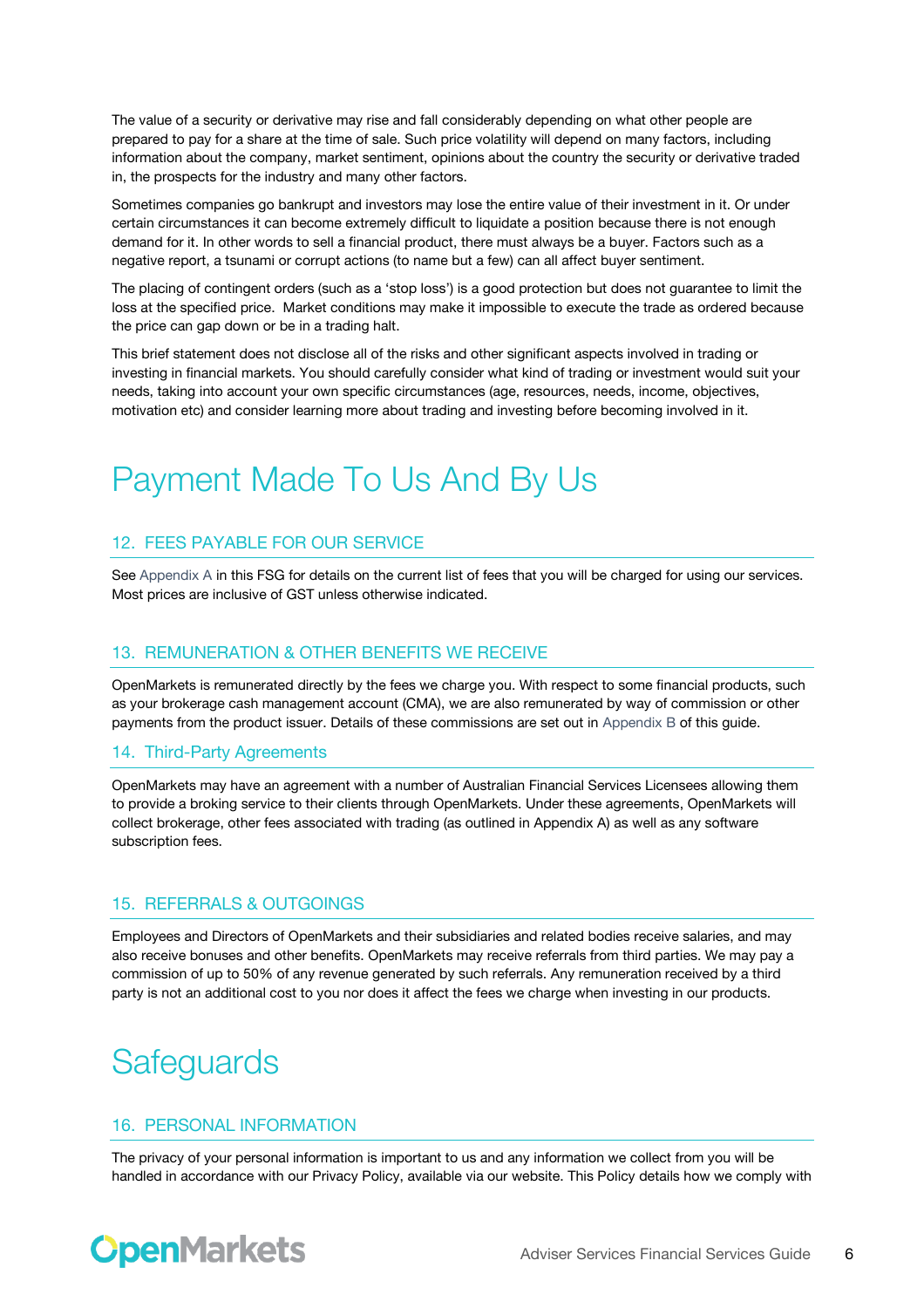the requirements of the Privacy Act regarding the handling of your personal information. Only where we are legally obliged to do so, would we disclose information we have gathered about you to regulatory or law enforcement agencies.

#### <span id="page-6-0"></span>17. PROFESSIONAL INDEMNITY INSURANCE

We maintain professional indemnity insurance for compensation as required by the Act. This insurance provides money to pay claims against us or our employees and representatives, allowing us to compensate clients or their beneficiaries for loss of damage suffered in limited circumstances of negligence.

#### <span id="page-6-1"></span>18. DISPUTE RESOLUTION PROCESS

Our reputation, honesty and high standard of client service are important to us. So that we act with integrity we have a complaints procedure designed to make sure all concerns are treated seriously and that any complaint is addressed promptly and fairly.

If our level of service should fail to meet with expectations we would like to hear about it. Any complaint about your dealings with OpenMarkets or associated products or services should be communicated to our Client Services Team:

| By phone | 1300 769 433                       |
|----------|------------------------------------|
| By email | service@openmarkets.com.au         |
| By mail: | <b>OpenMarkets Client Services</b> |
|          | Level 2, 451 Little Bourke Street  |
|          | Melbourne VIC 3000                 |

If, after giving OpenMarkets Client Services team the opportunity to resolve your complaint, you are not satisfied, you can lodge a complaint in writing to:

Mail: Financial Ombudsman Service Ltd (FOS) GPO Box 3 Melbourne VIC 3001

Please note that for FOS to handle a complaint, the complaint should relate to a financial loss of up to \$150,000. Further information is available from OpenMarkets or FOS.

For more information please contact FOS directly via:

| Phone: | 1300 780 808   |
|--------|----------------|
| Fax:   | (03) 9613 6399 |
| Web:   | www.fos.org.au |

The Australian Securities and Investments Commission (ASIC) also has an Infoline on 1300 300 630 which you may use to make a complaint and obtain information about your rights.

#### <span id="page-6-2"></span>19. FEEDBACK

Our ethos is about being open and receptive to our clients' needs, concerns, suggestions and ideas. We welcome opportunity to engage with you directly. Should you wish to provide us with feedback, please contact our Client Services Team using the contact details above.

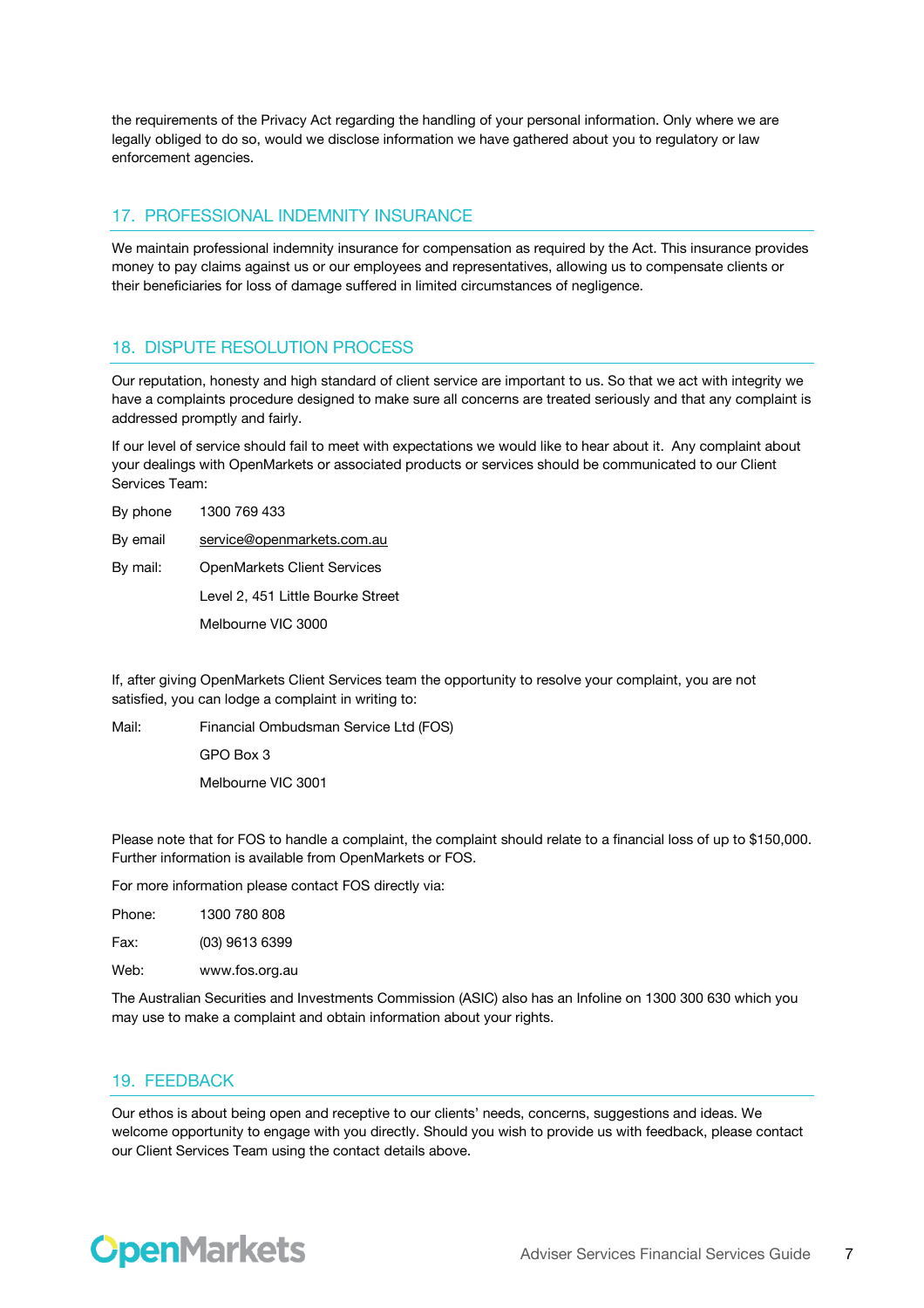# <span id="page-7-0"></span>Appendix A – Fees and Charges

The fees outlined in this Appendix relate directly to the OpenMarkets financial services. All fees and charges are inclusive of GST unless otherwise stated.

# <span id="page-7-1"></span>BROKING FEES & CHARGES

Brokerage is charged as determined by your adviser. Confirmations are issued at the end of day for a buy or sell in an individual stock (the order may not be complete). If the balance of the order is filled the next day then a new confirmation would be issued and an additional confirmation charge is applied.

Brokerage on Options also includes:

GST – GST will be charged to you on all brokerage and fees, currently at the rate of 10%.

INTEREST – ASX Clear will pay interest to OpenMarkets on cash lodged as collateral to cover ASX Clear margins. Any interest paid by ASX Clear to OpenMarkets will be at the Reserve Bank cash rate less 65 basis points (0.65%).

ASX CLEAR FEES – ASX Clear charges a registration fee of \$0.143 per equity option contract, including GST. If you exercise or are assigned on an equity option position, ASX Clear charges an exercise fee of \$0.055 per contract, including GST. In the case of index options, ASX Clear charges a registration fee of \$0.495 per contract and an exercise fee of \$0.385 per contract (both inclusive of GST).

<span id="page-7-2"></span>The exact cost of your transaction will be disclosed on your confirmation.

#### BANKING SERVICES

The Cash Management Account (CMA) you select for your client may earn a competitive interest rate, which is subject to change without notice. Typically CMAs involved no monthly account-keeping or management fees, nor cash withdrawal fees in relation to your CMA. There are no minimum deposits but may be minimum requirement to withdraw or deposit cheques.

Please refer to the provider's Product Information Statement for the latest information on fees and minimums.

### <span id="page-7-3"></span>OTHER FEES & CHARGES

OpenMarkets is committed to keeping fees to a minimum and we do not charge for services related to account opening or email trade confirmations however sometimes extra fees will apply for additional services as outlined below.

| Fee Type                                | Charge (including GST)                          | When is it payable?                                                                                                                            |
|-----------------------------------------|-------------------------------------------------|------------------------------------------------------------------------------------------------------------------------------------------------|
| <b>ASX BookBuild Allocation</b>         | TBA at time of bookbuild                        | On settlement date of the issue                                                                                                                |
| International Client Account<br>opening | \$100 per account                               | If you are based outside Australia and wish to<br>establish a trading account with OpenMarkets                                                 |
| <b>SRN Query</b>                        | \$27.50 per search                              | If the need to look up a Securities Reference<br>Number (SRN) should arise and you do not<br>provide an accurate SRN to OpenMarkets            |
| Settlement Fail                         | \$110 per day or 0.1%<br>(whichever is greater) | If you do not settle a trade or supply holder<br>information within the $T+1$ or $T+3$ timeframe, fail<br>fees will be charged to your account |
| Trade rebooking                         | \$13.95 per transaction                         | When a trade needs to be cancelled and re-<br>booked to a different account                                                                    |

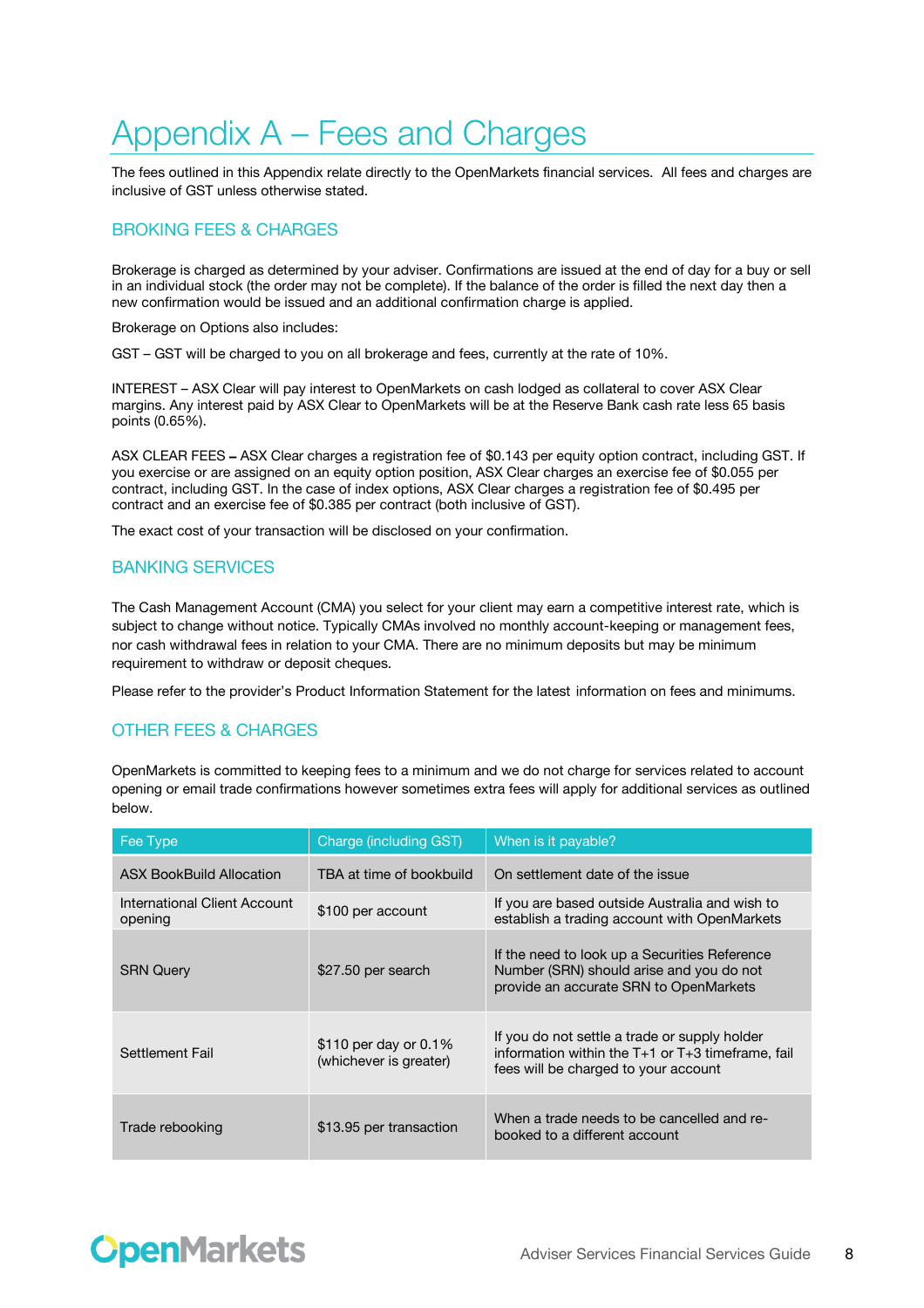| Interest on debit cash<br>account balances | 0.04% of the daily debit<br><b>balance</b> | Interest charge applied to your account should<br>funds be withdrawn from the linked CMA and<br>there are outstanding settlements which result in<br>the account being overdrawn              |
|--------------------------------------------|--------------------------------------------|-----------------------------------------------------------------------------------------------------------------------------------------------------------------------------------------------|
| Off-market transfer                        | \$27.50 per transfer                       | If you wish to transfer securities between other<br>entities and your OpenMarkets CHESS account.<br>These fees will not apply to security transfers<br>when establishing your trading account |
| Rejected direct debit                      | \$55 per transaction                       | When a debit processed by OpenMarkets<br>against your cash account is rejected due to<br>insufficient funds or incorrect details provided                                                     |
| Urgent transfers                           | \$27.50 per request                        | If you request OpenMarkets to transfer funds into<br>your bank account same day via Real Time<br><b>Gross Settlement (RTGS)</b>                                                               |
| International telegraphic<br>transfer      | \$75 per transaction                       | When you request that OpenMarkets pays funds<br>into an international bank account in your name                                                                                               |
| <b>Banking Facilitation</b>                | \$100 per transaction                      | When you request that OpenMarkets performs a<br>banking function on your behalf, like a BPAY for<br>an entitlement or acceptance offer                                                        |

### <span id="page-8-0"></span>SOFTWARE FEES

Software license fees relating to the provision of the OpenMarkets Pulse platform will be applied as indicated below. This software is provided by Paritech Pty Ltd and IRESS Limited.

| <b>SOFTWARE FEES</b>                                                                                                                                  |                                                                                                                                                                                                                                                    |  |
|-------------------------------------------------------------------------------------------------------------------------------------------------------|----------------------------------------------------------------------------------------------------------------------------------------------------------------------------------------------------------------------------------------------------|--|
| Software and Data                                                                                                                                     | Fee (including GST)                                                                                                                                                                                                                                |  |
| <b>PULSE LICENSE - RETAIL</b><br>Software licenses include:<br>• ASX, NSX and SIM VSE live market data & news<br>• ASX real-time royalties            | The Pulse retail fee is \$125 per month.<br>This fee will be debited from your linked CMA on a<br>quarterly basis at the end of the quarter but will be<br>waivered if you generate in excess of \$600 in brokerage to<br>OpenMarkets per quarter. |  |
| <b>IRESS TRADER - RETAIL</b><br>Software licenses include:<br>• ASX, NSX and SIM VSE live market data & news<br>• ASX real-time royalties             | The Iress Trader fee is \$160 per month.<br>This fee will be debited from your linked CMA on a<br>quarterly basis at the end of the quarter but will be<br>waivered if you generate in excess of \$600 in brokerage to<br>OpenMarkets per quarter. |  |
| PULSE LICENSE - PROFESSIONAL<br>Pulse software (per license) includes:<br>• ASX, NSX and SIM VSE live market data & news<br>• ASX real-time royalties | The Pulse Adviser fee is \$180 per month, charged on a<br>monthly basis.                                                                                                                                                                           |  |
| <b>IRESS LICENSE - PROFESSIONAL</b><br>Iress Trader or Iress Pro (IOS+) for professional clients                                                      | Pricing varies depending on requirements so please<br>contact our sales team to discuss.                                                                                                                                                           |  |